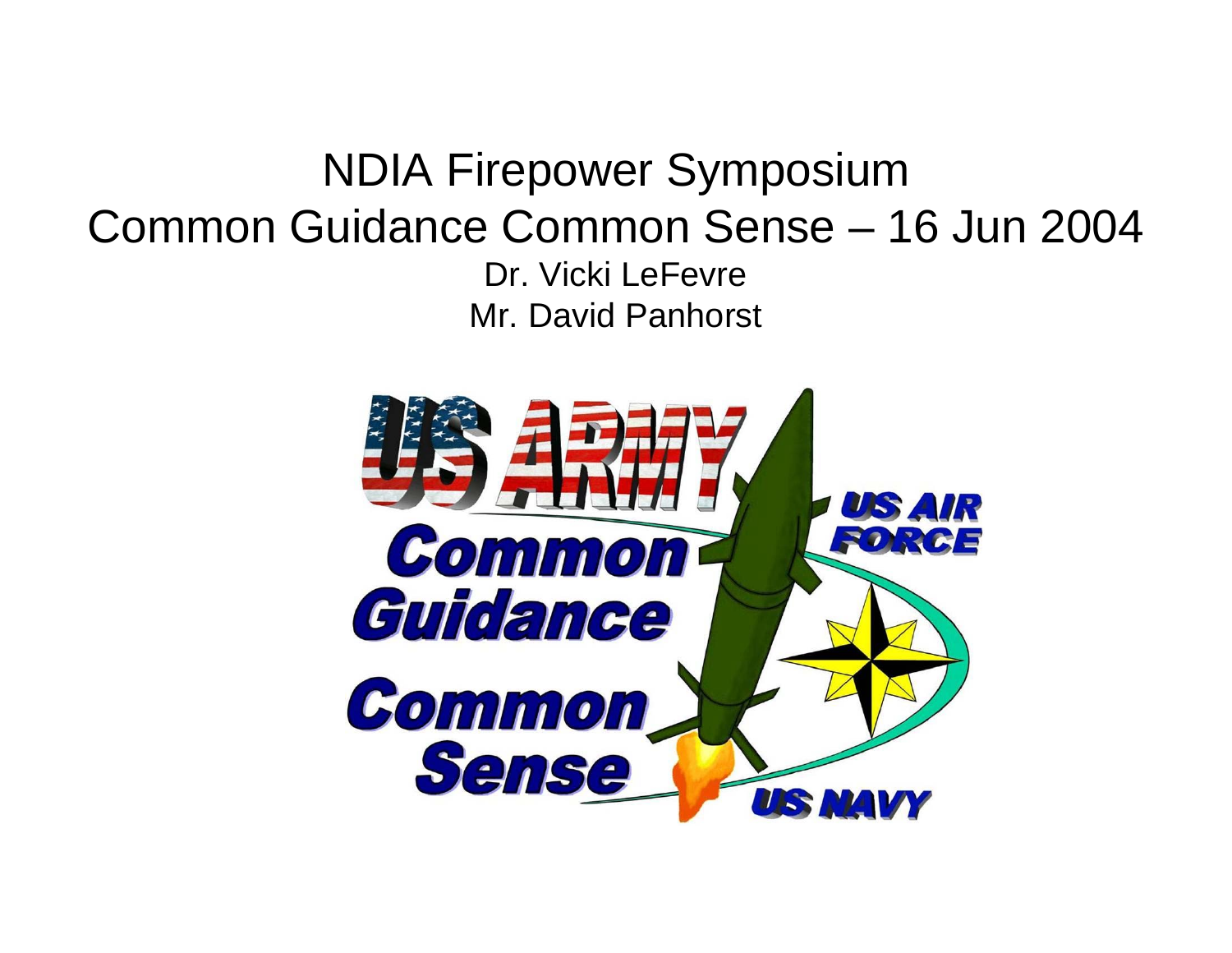

*Meets Accuracy & Size Needs for >90% DoD Precision Weapons*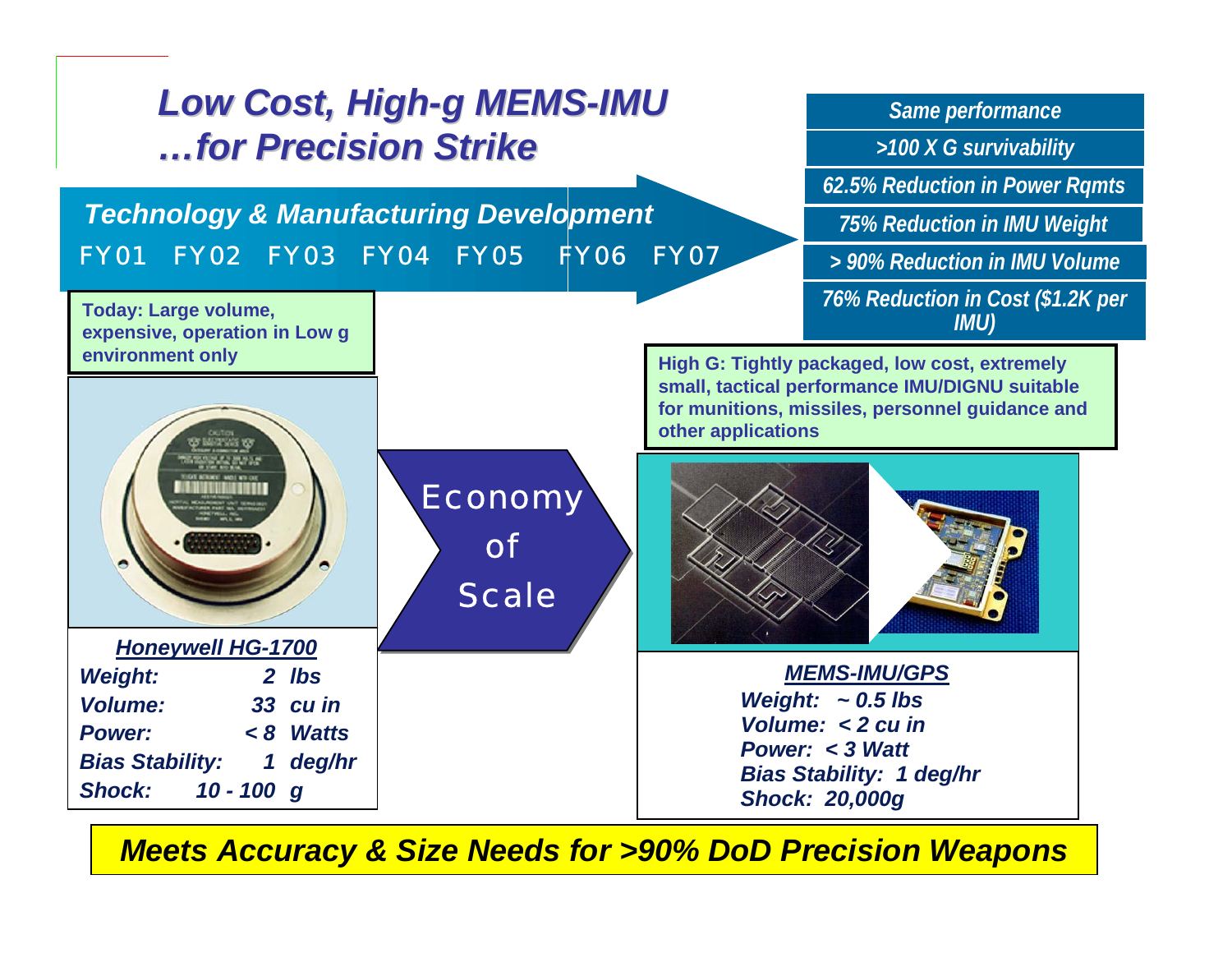# High-G MEMS IMU Evolution



### Incrementally Shrink Volume and Power While Improving Performance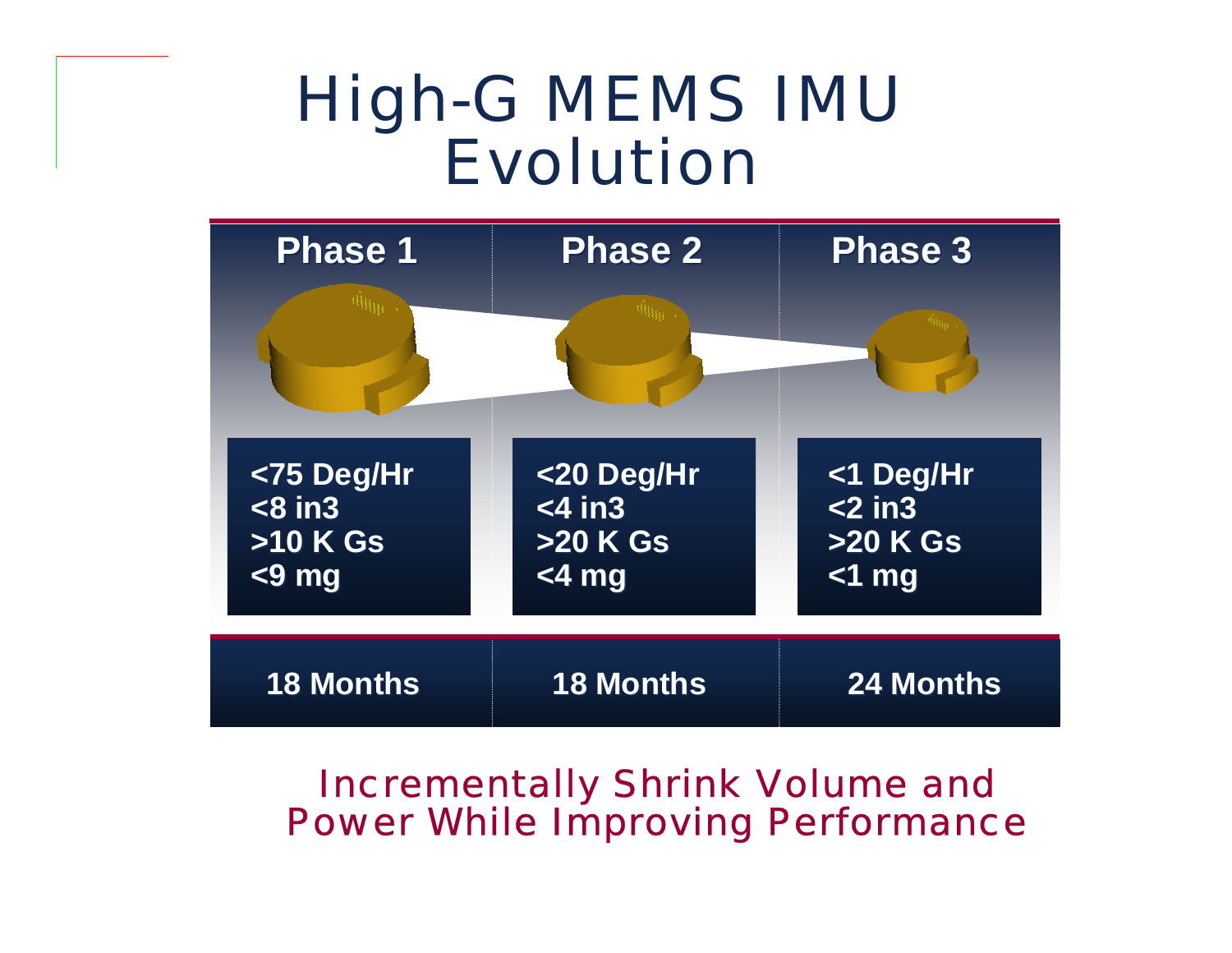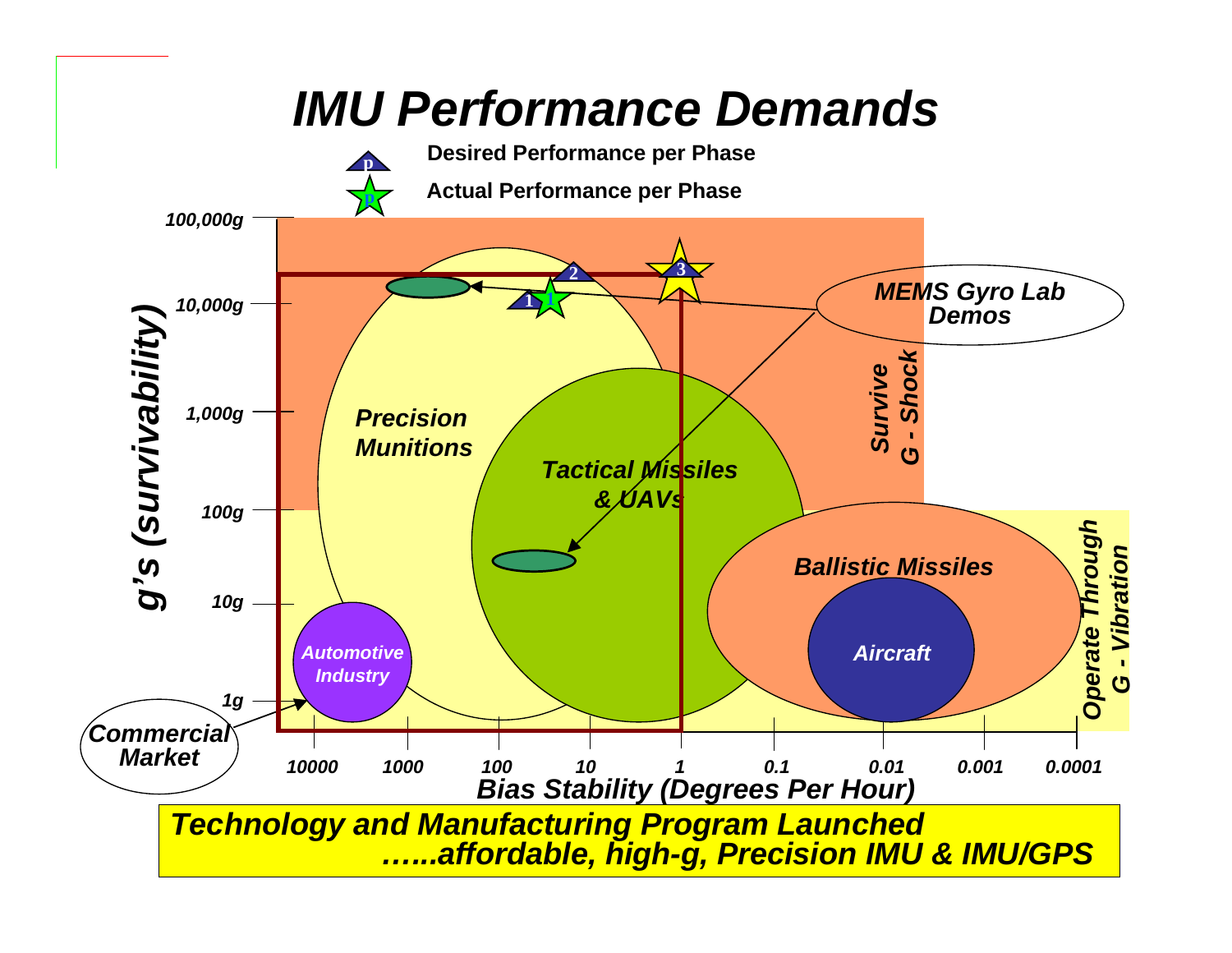# Program/Business **Strategy**

- $\bullet$  **Go To Multiple IMU Design / Manufacturing Teams**
	- L3/IEC
	- Honeywell/Draper/Rockwell Collins
- $\bullet$ **Build to Common Requirement**
- $\bullet$  **Leverage Process Improvements into Multiple DoD Applications**
- **Teams Incorporate Common IMU into Common, Deeply Integrated (GPS/IMU/AJ) Guidance & Navigation Unit (DI-GNU) Built to Common Specification**

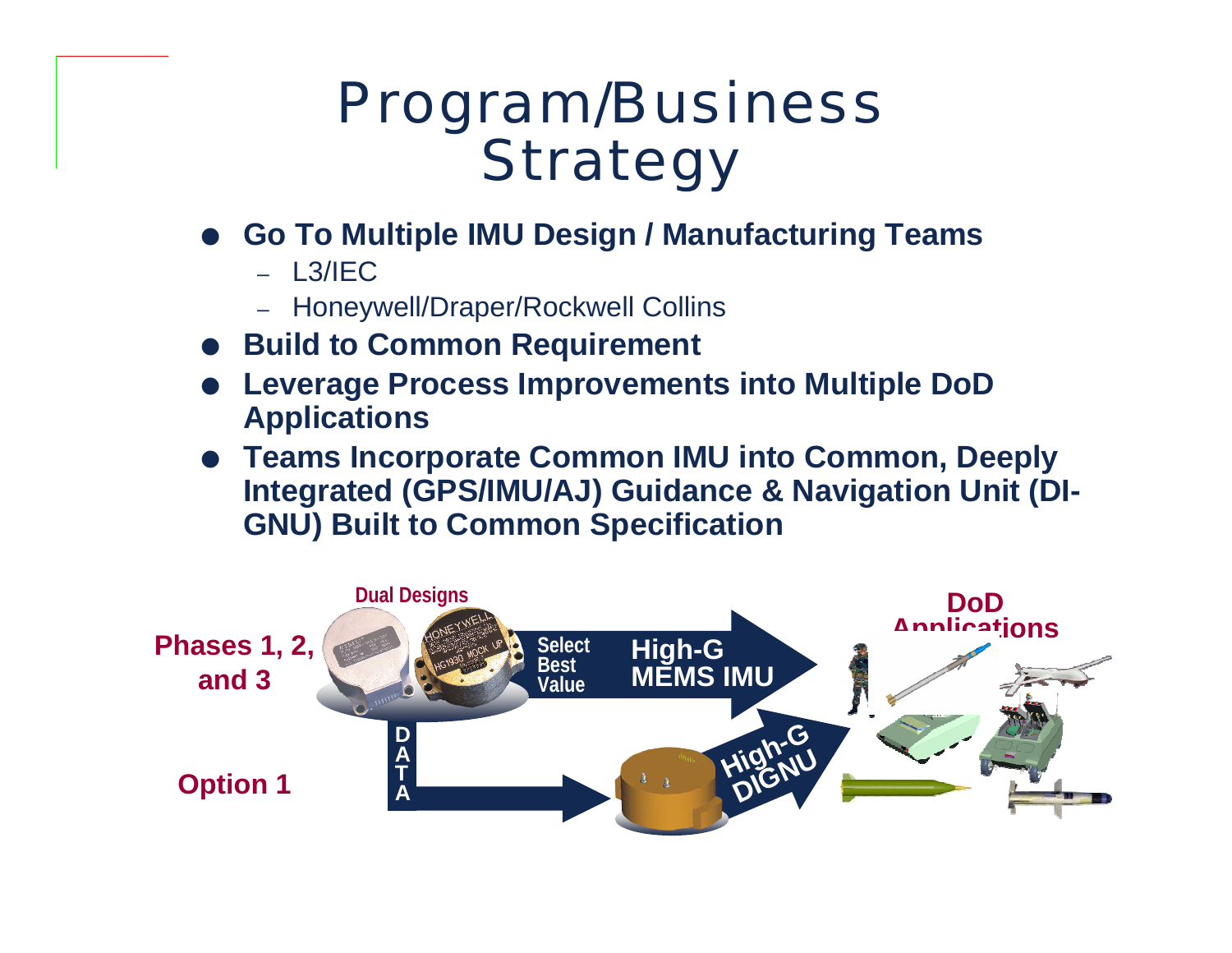# **Typical GN&C Functional Block Diagram**

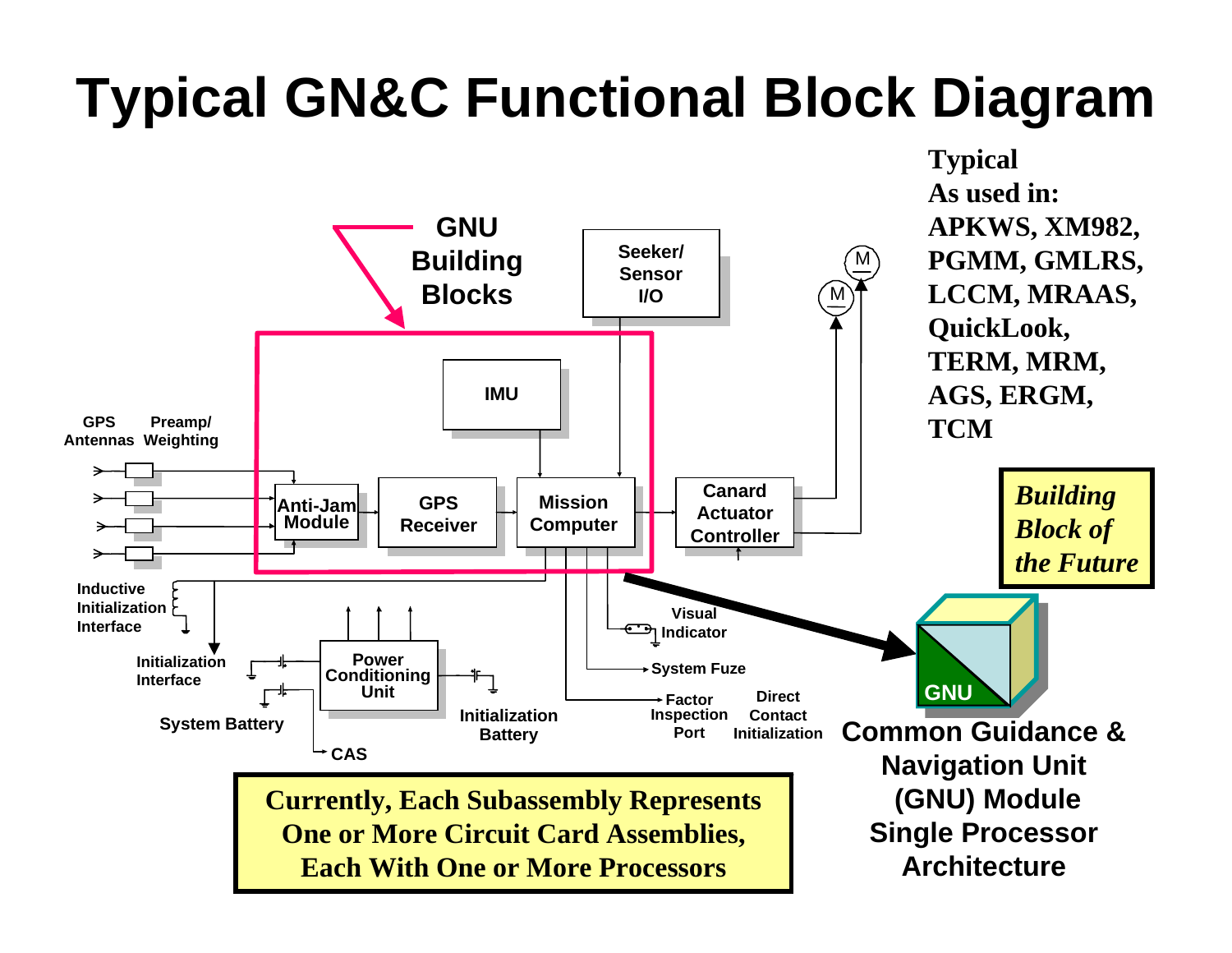### Deeply Integrated Guidance and Navigation Unit (DIGNU)

- **Traditional GPS/INS Integration Enhances A/J Loss of Lock Capability**
- **Deep Integration Concept Provides 15-20 db A/J OverConventional Tightly Coupled Solutions (SW Solution Only)**



- $\bullet$ **Improves Weapon Effectiveness by Decreasing CEP**
- **Common Interface Control Document (ICD)**
- $\bullet$ **Single Processor Architecture**
- $\bullet$ **Higher Reliability**

### Knowing Where You Are And Where You Need To Be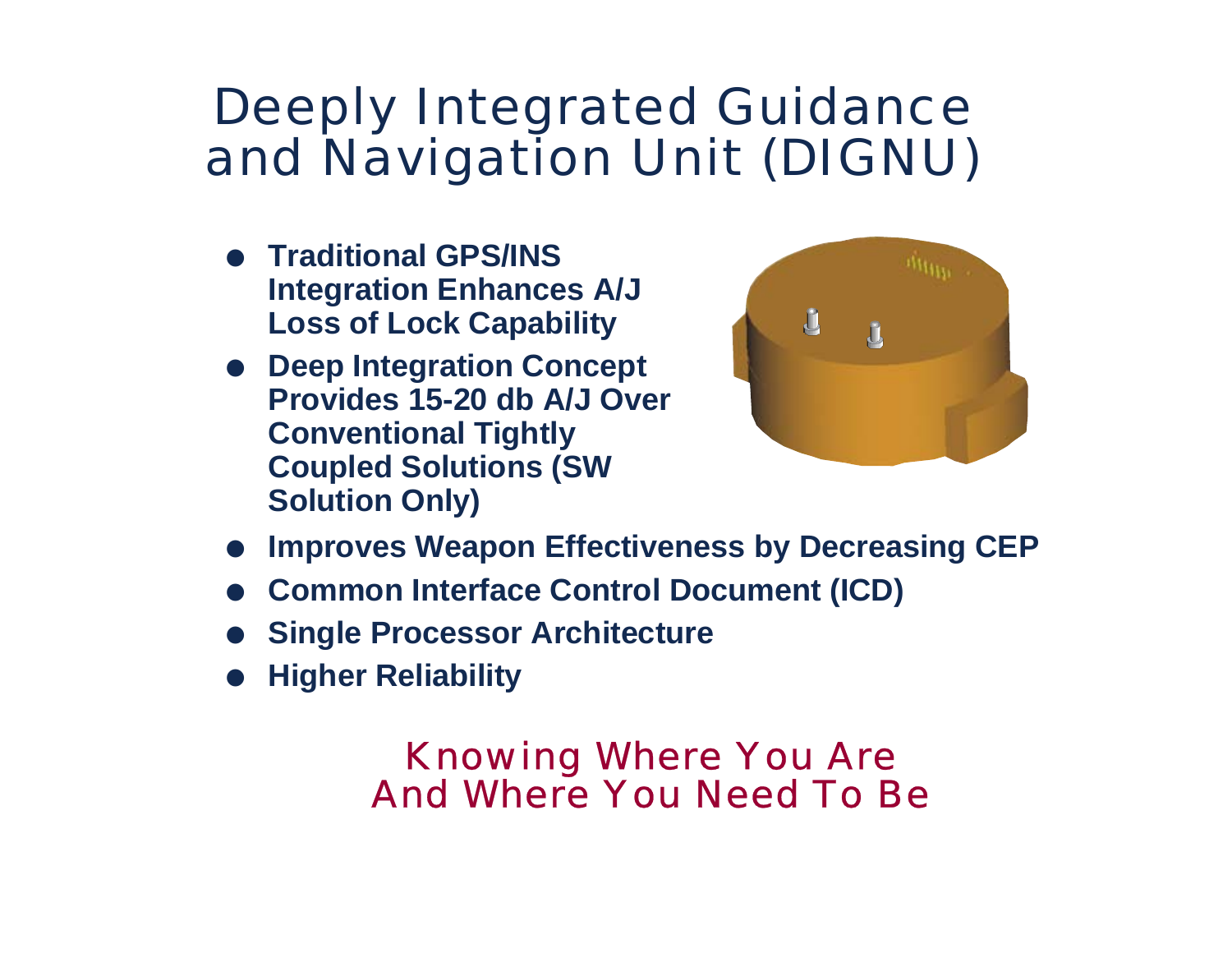## **Technology Investment Areas**

### *S & T*

#### **PERFORMANCE DRIVERS**

•**Size**•**Weight**

•**Performance**

•**Power**

•**Environment**

•**Reliability**

#### **PERFORMANCE IMPROVERS**

•**Technology Development**

- **Design**
- **Test**

 **- Evaluate**

•**Improve Design**

•**Improve Technology**

•**Do It Again**

#### *ManTech*

### **COST DRIVERS**•**Touch Time**•**New Capital Equipment** •**New Process Development** •**New Product Development** •**Low Volume ProductionCOST REDUCERS**•**Automation - Improved Consistency - Reduce Touch Time**•**Upgrade Equipment -Better Control -Improved Yield** •**Consolidate**•**Economy of Scale**

**Using Manufacturing Technology to achieve Technical Performance Goals**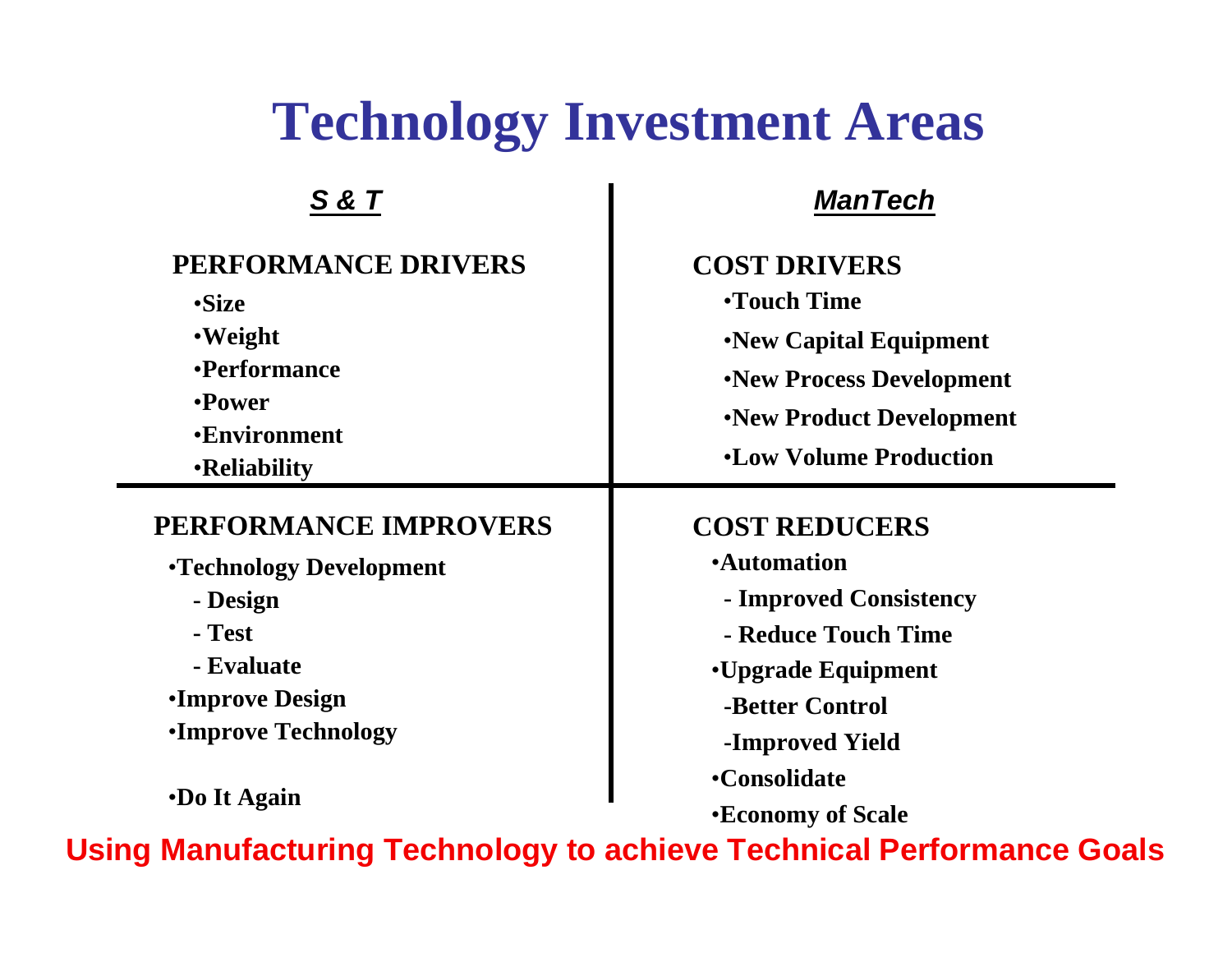# What's the Payoff

Common Guidance provides:

common performances across multiple platforms cost reduction

More accuracy has a cost "ripple" effect fewer firings smaller footprint/field of view positive benefit on logistics



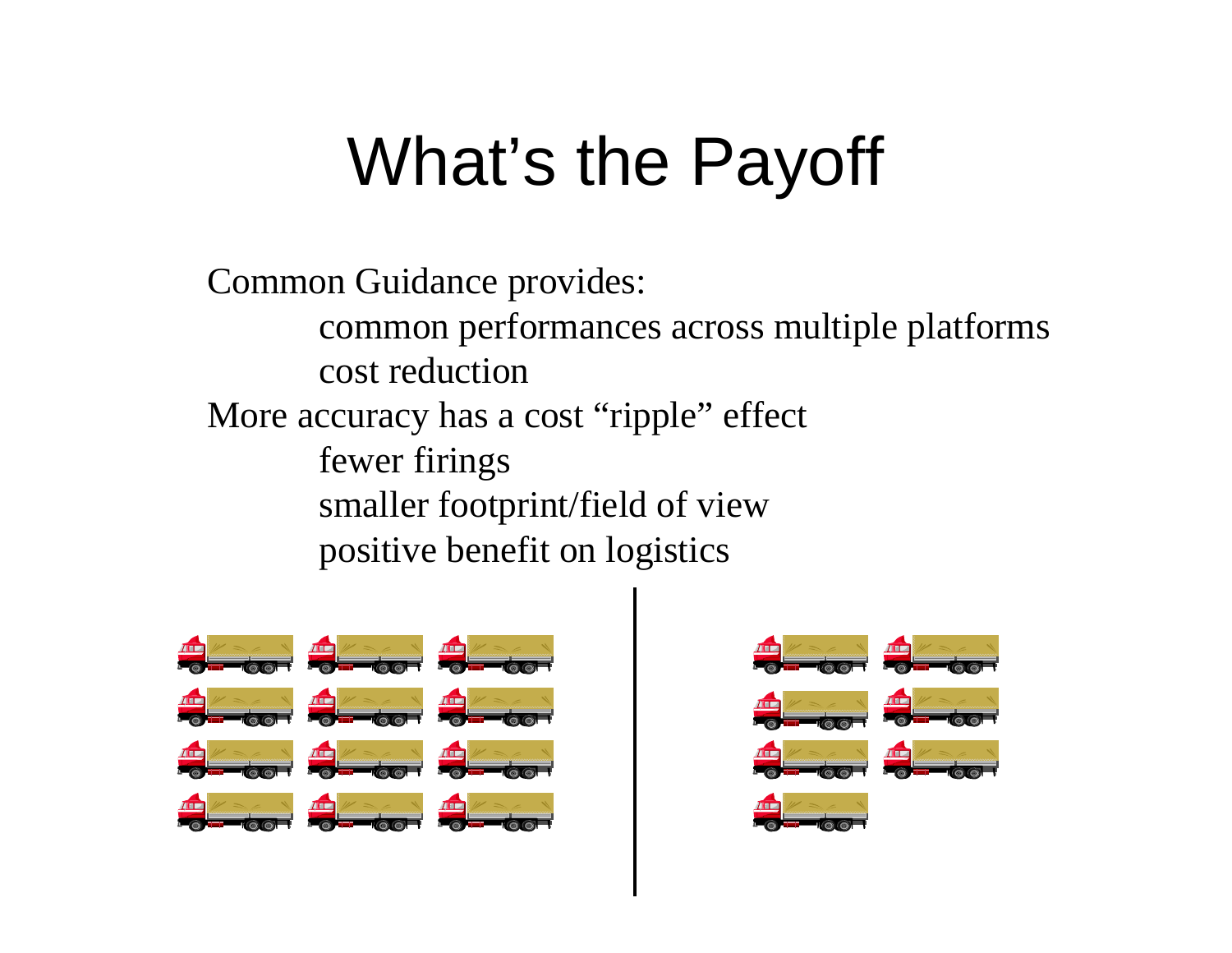# *Program Output*

- *Common Interface Control Document for compatibility across multitude of platforms*
- *Common Performance Specification for consistent output signals*
- *Two qualified suppliers producing interchangeable devices*

### Provide Common MEMS IMU/DIGNU Provide Common MEMS IMU/DIGNUfor 90% of all DoD Applications for 90% of all DoD Applications